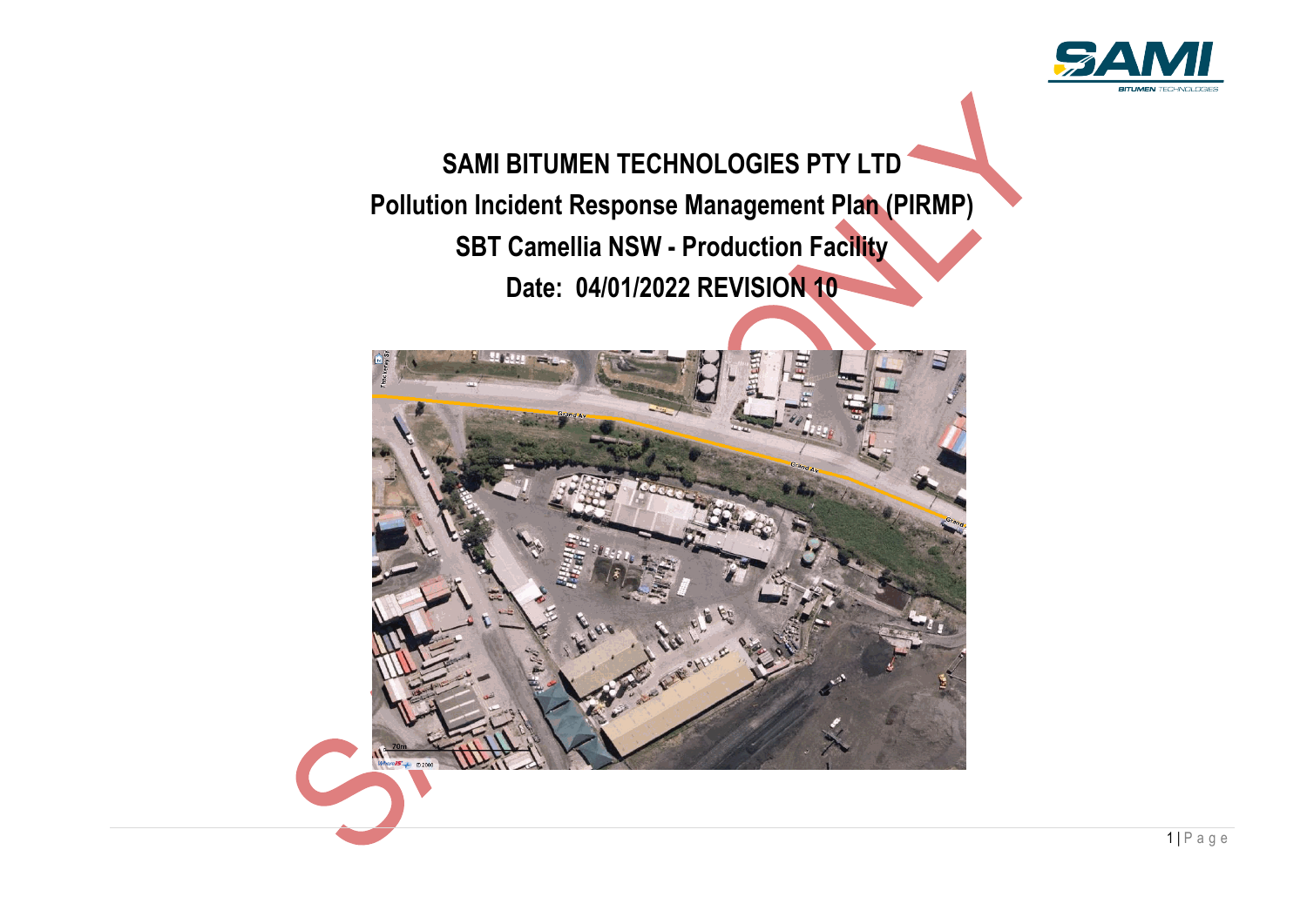

# **SAMPLE DOCUMENT FOR REFERENCE ONLY**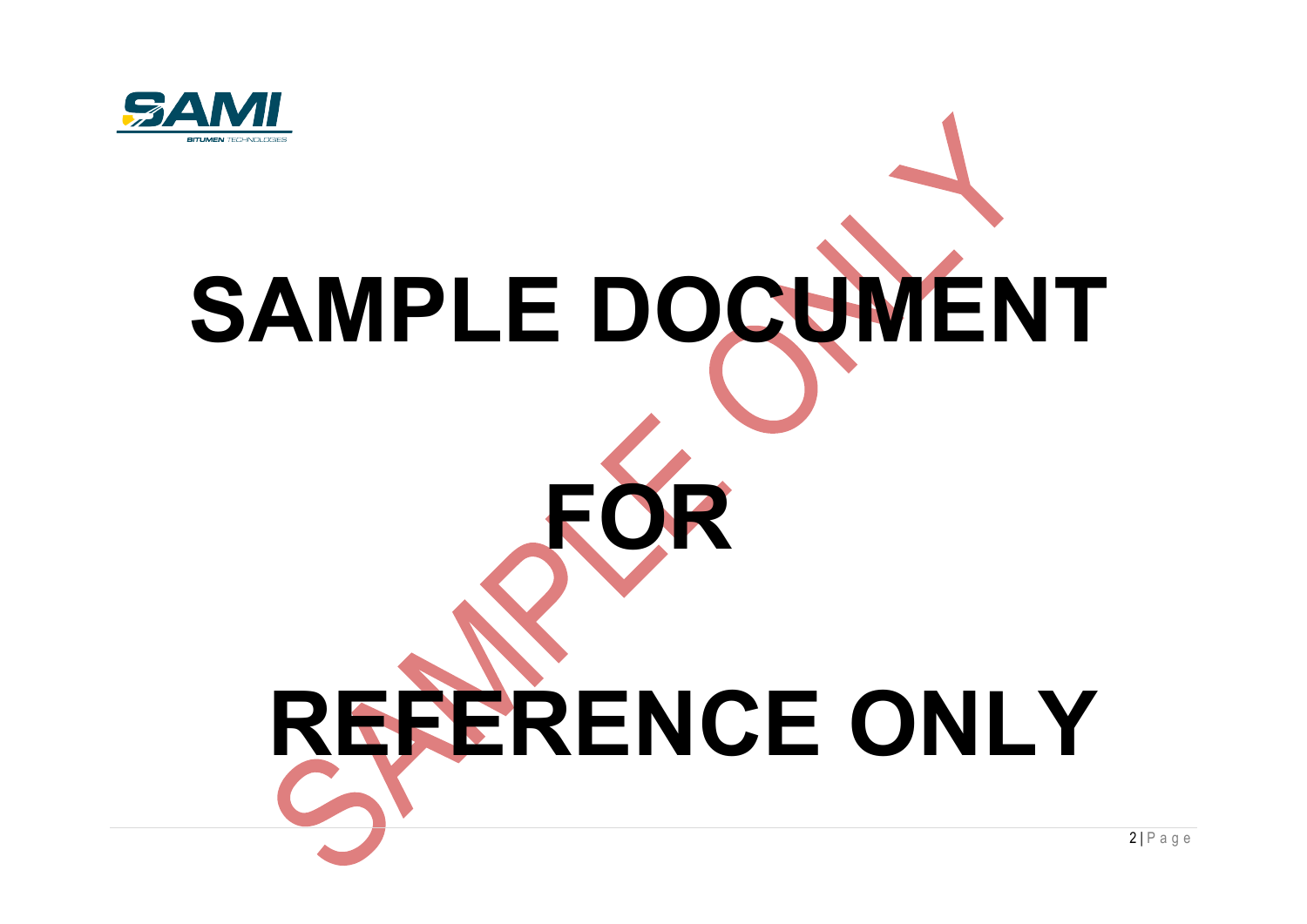

## <span id="page-2-0"></span>**PIRMP SITE ASSESSMENT SHEET**

| LIST OF POLLUTING SUBSTANCE STORAGES/USES AT SITE INITIAL ASSESSMENT<br>(all Chemicals listed in this sheet are to be subjected to a risk assessment) |                                                                                      |                                 |                                                                                                                            |                          |                                                  |                                                                                                                                                                |                                                                      |  |
|-------------------------------------------------------------------------------------------------------------------------------------------------------|--------------------------------------------------------------------------------------|---------------------------------|----------------------------------------------------------------------------------------------------------------------------|--------------------------|--------------------------------------------------|----------------------------------------------------------------------------------------------------------------------------------------------------------------|----------------------------------------------------------------------|--|
| <b>Site Name:</b><br>SAMI Bitumen Technologies Pty Ltd                                                                                                |                                                                                      |                                 |                                                                                                                            |                          |                                                  | <b>Responsible Person:</b><br><b>Sebastien Chatard SAMI GM</b>                                                                                                 | <b>Revision Date:</b><br>04/01/22 (V10)                              |  |
| <b>Address:</b><br>12 Grand Avenue<br>Camellia NSW                                                                                                    |                                                                                      |                                 |                                                                                                                            |                          |                                                  | <b>PIRMP Prepared by:</b><br>lan Leask<br><b>SAMI WHSEQR Manager NSW/VIC</b>                                                                                   | <b>Drill Date:</b><br>30/03/2022                                     |  |
| Name /<br>description                                                                                                                                 | <b>Covered under Haz</b><br><b>Chemicals/SDS?</b>                                    | Max.<br><b>Amount</b><br>stored | <b>Location of</b><br>storage                                                                                              | <b>Site</b><br>reference | <b>Need for</b><br>early<br>warning <sup>1</sup> | <b>Current controls</b>                                                                                                                                        | See Risk Ass &<br><b>PIRMP Response</b><br><b>Action (see Below)</b> |  |
|                                                                                                                                                       | CHEMICALS / FUELS /LUBRICANTS (raw materials and products which can cause pollution) |                                 |                                                                                                                            |                          |                                                  |                                                                                                                                                                |                                                                      |  |
| <b>Diesel</b>                                                                                                                                         | Class 3                                                                              | 120,000<br>Litres               | <b>SBT Plant</b><br><b>Above Ground</b><br>Storage tanks<br>$3 \times 20,000$<br><b>Litres</b><br><b>Tanks</b><br>7/8/9/D1 | Ref No 1                 | <b>No</b>                                        | <b>Bunding</b><br>$\bullet$<br><b>ERP</b><br>Training<br>Spill Kits<br>WI (Work Instructions)<br><b>Inductions</b><br>Fire Fighting Equipment<br>Security<br>٠ | Incident $# 1/2$                                                     |  |
| Kerosene                                                                                                                                              | Class 3                                                                              | 150,000<br><b>Litres</b>        | <b>SBT</b> Plant<br>Above Ground<br>Storage tanks<br>No's 4, 5, 6,                                                         | Ref No. 7                | <b>No</b>                                        | <b>Bunding</b><br>$\bullet$<br><b>ERP</b><br>Training<br>WI (Work Instructions)                                                                                | Incident $# 1/2$                                                     |  |

<sup>1</sup> Early warnings relate to informing neighbours who may be affected by the emission of this substance. If this substance is of a type and quantity which may reach neighbour's, then early warning assessment of actions is required to be undertaken.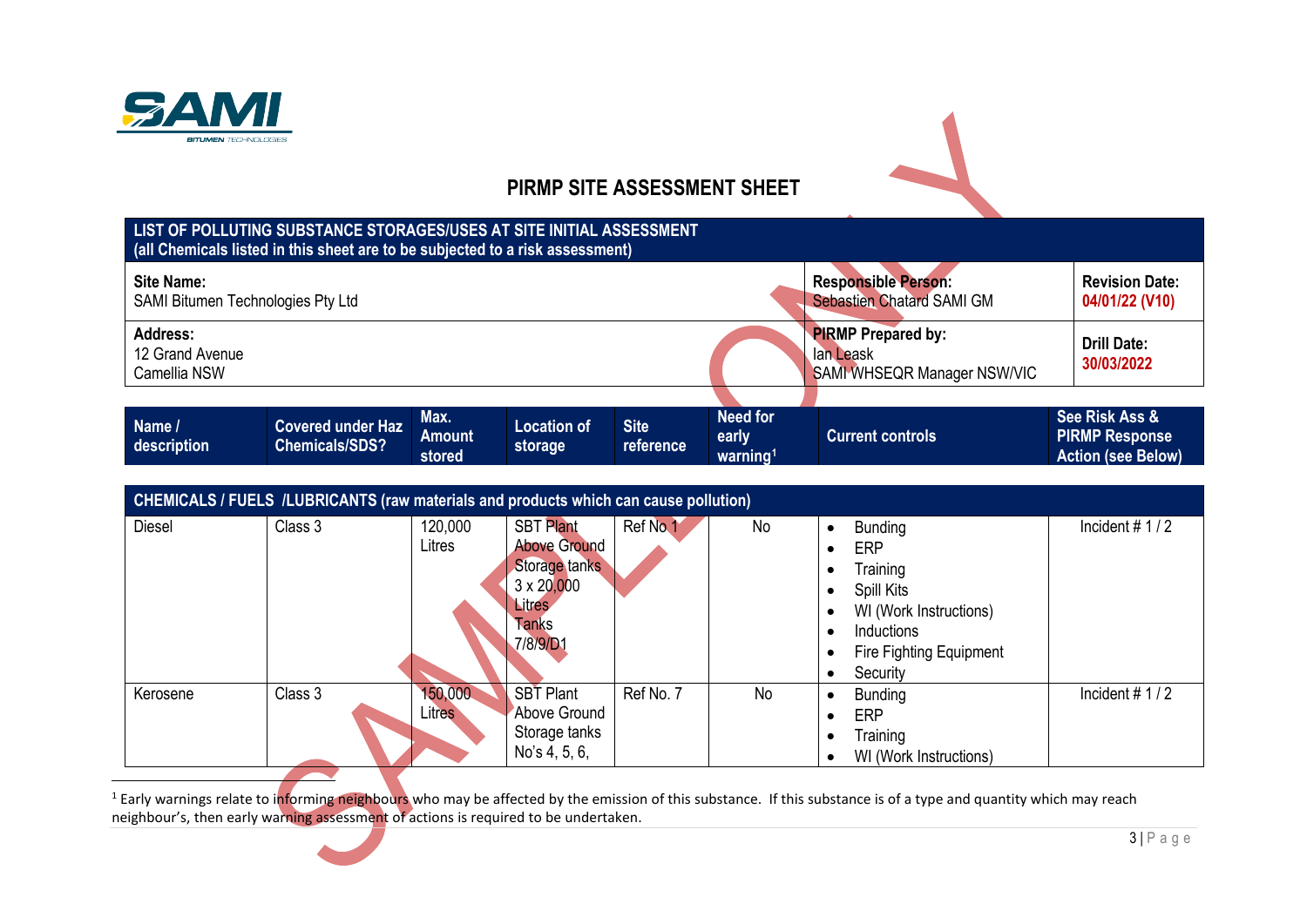<span id="page-3-0"></span>

| <b>BITI IMEN</b> TECHNOLOGIES    |                                                                                                  |                          |                                    |                         |                                                  |                                                                                                                                                                        |                                                                      |
|----------------------------------|--------------------------------------------------------------------------------------------------|--------------------------|------------------------------------|-------------------------|--------------------------------------------------|------------------------------------------------------------------------------------------------------------------------------------------------------------------------|----------------------------------------------------------------------|
|                                  |                                                                                                  |                          | K <sub>1</sub>                     |                         |                                                  | Spill Kits<br>$\bullet$<br>Inductions<br>Fire Fighting Equipment                                                                                                       |                                                                      |
|                                  | MATERIALS (eg stockpiles, silos, bulk solids etc) - Vehicles used to load and move raw materials |                          |                                    |                         |                                                  |                                                                                                                                                                        |                                                                      |
| LPG Gas Storage<br>Tank          | Class 2                                                                                          | 6000 Litres              | Gas Storage<br>Area                | Ref No. 8               | No                                               | <b>ERP</b><br>$\bullet$<br>Training<br>$\bullet$<br><b>WI</b> (Work Instructions)<br>٠<br>Inductions<br>$\bullet$<br>Fire Fighting Equipment                           | Incident $# 7$                                                       |
|                                  | AQUEOUS (eg dams, wastewater tanks, other water storage area)                                    |                          |                                    |                         |                                                  |                                                                                                                                                                        |                                                                      |
| Settling Pond                    | N/A                                                                                              | Variable                 | Settling Pond                      | Ref No 11               | N/A                                              | Continue to irrigate to<br>$\bullet$<br>maintain levels of dams.<br>Ensure pumps are<br>maintained through<br>scheduled maintenance<br>Sample as required<br>$\bullet$ | Incident #10                                                         |
|                                  |                                                                                                  |                          |                                    |                         |                                                  | SUBSTANCES IN PROCESSES (substances which could be emitted from operational process i.e. treatment plants, vehicles etc)                                               |                                                                      |
| Name /<br>description            | <b>Covered under Haz</b><br><b>Chemicals/SDS?</b>                                                | <b>Amount</b><br>stored  | <b>Location of</b><br>storage      | <b>Map</b><br>reference | <b>Need for</b><br>early<br>warning <sup>2</sup> | <b>Current controls</b>                                                                                                                                                | See Risk Ass &<br><b>PIRMP Response</b><br><b>Action (see Below)</b> |
| Mobile Plant<br>(onsite) SBT/SRS | Class 3                                                                                          | Up to $15$<br>MP on site | Dedicated on<br>site<br>Ref No. 14 | N/A                     | N/A                                              | Spill Kits<br>$\bullet$<br>Pre start checks<br><b>PMP</b><br>$\bullet$<br>Training                                                                                     | Incident #11/1/2                                                     |

<sup>2</sup> Early warnings relate to informing neighbours who may be affected by the emission of this substance. If this substance is of a type and quantity which may reach neighbours, then early warning assessment of actions is required to be undertaken.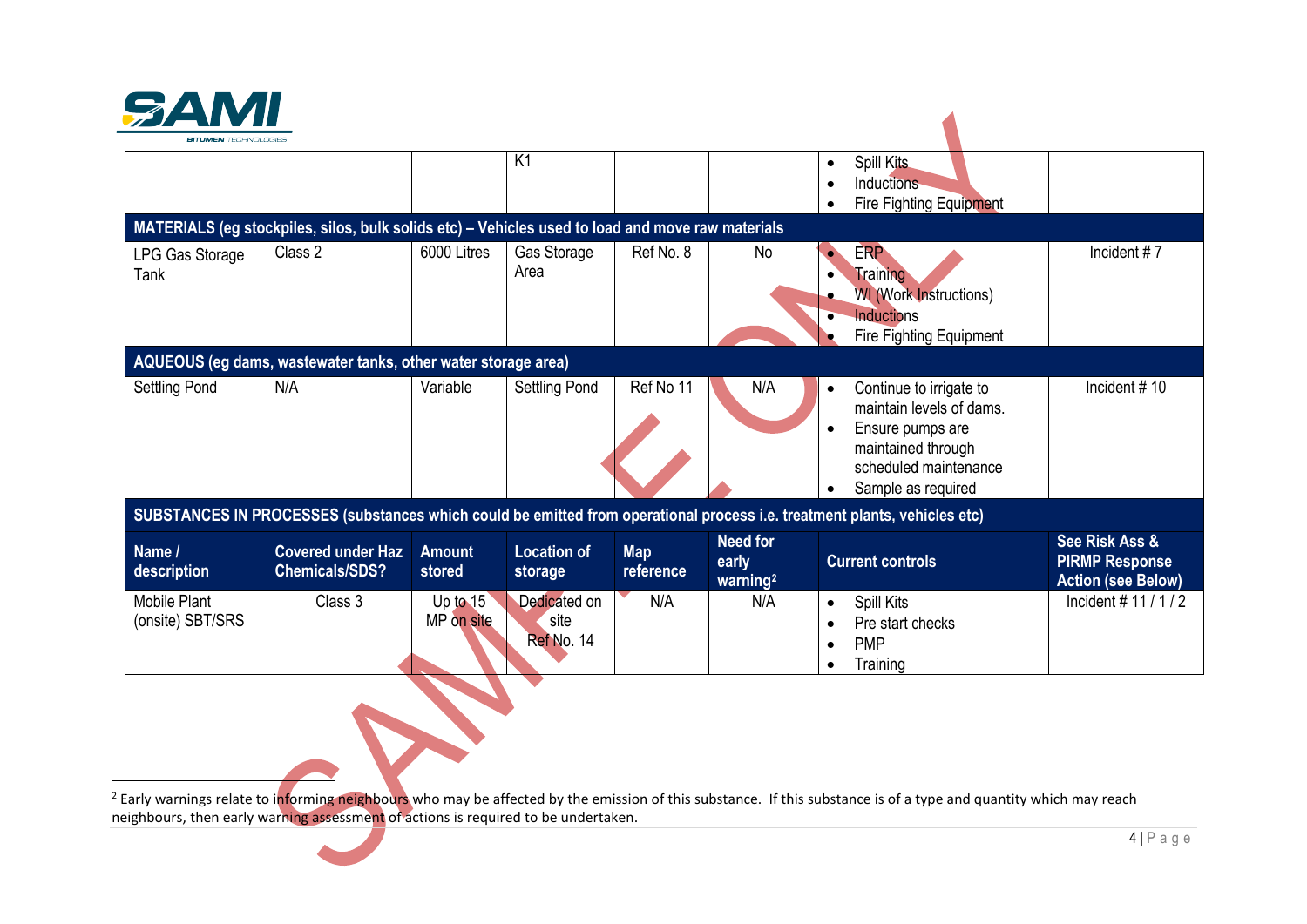

| <b>IMPACT ON NEIGHBOURS ASSESSMENT - EARLY WARNINGS</b> |                                         |                                        |                                                   |                                                                                                   |                  |  |  |  |
|---------------------------------------------------------|-----------------------------------------|----------------------------------------|---------------------------------------------------|---------------------------------------------------------------------------------------------------|------------------|--|--|--|
| Site Name: SBT Camellia                                 |                                         |                                        |                                                   | Responsible Person: Shan Ruprai                                                                   | Date: 04/01/2022 |  |  |  |
| Incident type/description                               | External Release (air,<br>waterway etc) | Neighbors impacted/extent<br>of impact | Communication<br>methods<br><b>Early warnings</b> | <b>Actions and other control measures</b><br>(eg posting on website, community group<br>meetings) |                  |  |  |  |
|                                                         |                                         |                                        |                                                   |                                                                                                   |                  |  |  |  |
|                                                         |                                         |                                        |                                                   |                                                                                                   |                  |  |  |  |
|                                                         |                                         |                                        |                                                   |                                                                                                   |                  |  |  |  |
|                                                         |                                         | <b>Emergency Drills Conducted</b>      |                                                   |                                                                                                   |                  |  |  |  |
| <b>Date</b>                                             | <b>Practice Drill Completed</b>         | <b>Type of Drill</b>                   | Rating 1-5 on<br><b>Effectiveness</b>             | <b>Comment</b>                                                                                    |                  |  |  |  |
| Restricted                                              |                                         |                                        |                                                   |                                                                                                   |                  |  |  |  |
|                                                         |                                         |                                        |                                                   |                                                                                                   |                  |  |  |  |
|                                                         |                                         |                                        |                                                   |                                                                                                   |                  |  |  |  |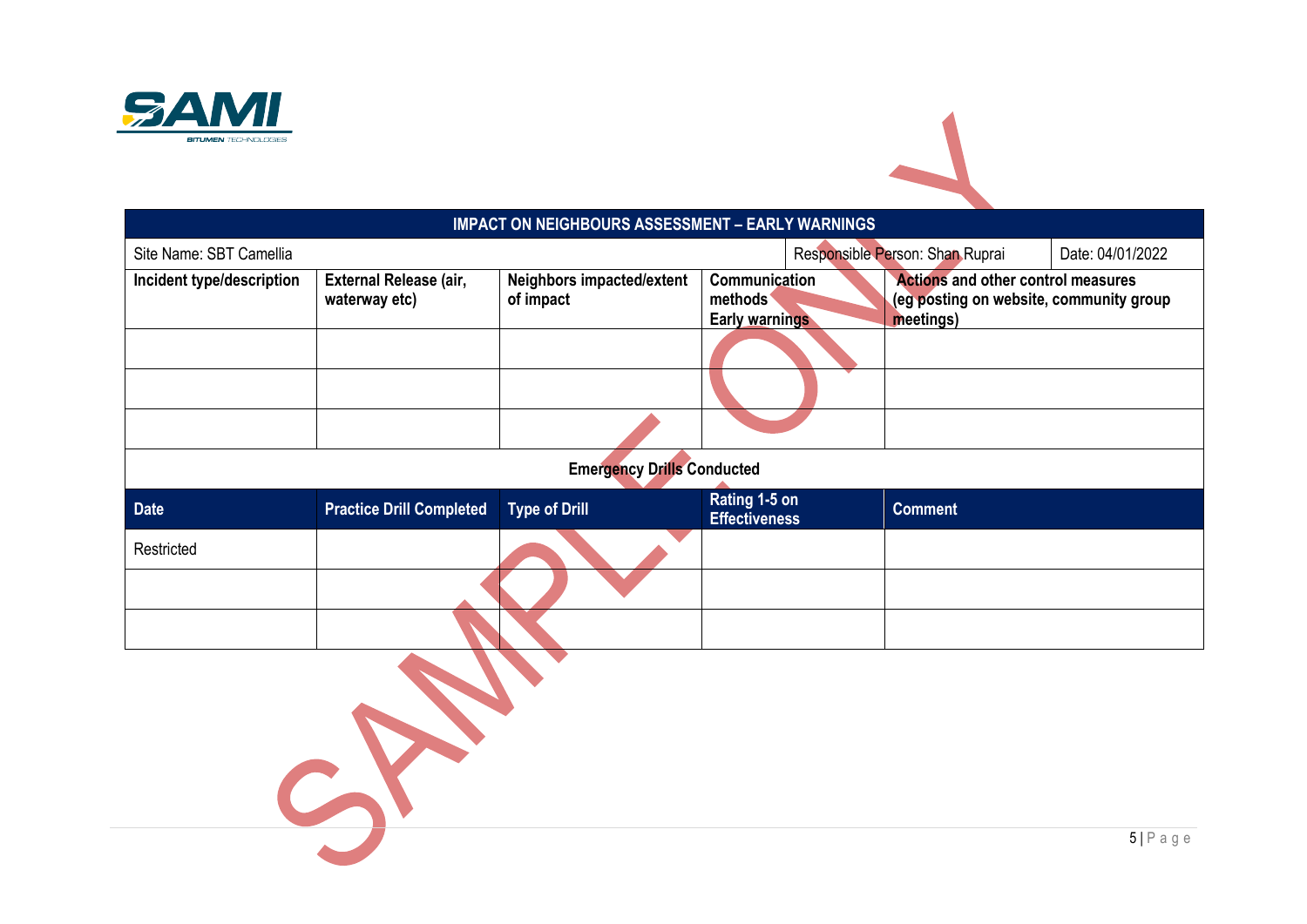

### **RISK ASSESSMENT MATRIX**

| <b>TABLE 1: Measures of Consequence</b> |                    |                                                                                                  |  |  |  |  |  |
|-----------------------------------------|--------------------|--------------------------------------------------------------------------------------------------|--|--|--|--|--|
| Value                                   | <b>Description</b> | <b>Impact</b>                                                                                    |  |  |  |  |  |
|                                         | Major              | Off -site release regional or national impact long term damage with specialist clean up required |  |  |  |  |  |
|                                         | Moderate           | On-site release immediately contained with outside assistance                                    |  |  |  |  |  |
|                                         | Minor              | On-site release immediately contained                                                            |  |  |  |  |  |
|                                         |                    |                                                                                                  |  |  |  |  |  |

|              | <b>TABLE 2: Measures of Likelihood</b> |                                                       |  |  |  |  |  |
|--------------|----------------------------------------|-------------------------------------------------------|--|--|--|--|--|
| <b>Value</b> | <b>Description</b>                     | Impact                                                |  |  |  |  |  |
|              | <b>Highly</b><br>Likely                | The event could occur weekly in normal circumstances. |  |  |  |  |  |
|              | Likely                                 | The event could occur once per month                  |  |  |  |  |  |
|              | Unlikely                               | The event could occur once every one to five years.   |  |  |  |  |  |
|              |                                        |                                                       |  |  |  |  |  |

| <b>TABLE 3: Risk Ranking Table</b> |              |                 |              |  |  |  |  |  |
|------------------------------------|--------------|-----------------|--------------|--|--|--|--|--|
| <b>Consequence</b><br>Likelihood   | Major<br>(1) | Moderate<br>(2) | Minor<br>(3) |  |  |  |  |  |
| Highly Likely (1)                  | H(1)         | H(2)            | M(3)         |  |  |  |  |  |
| Likely (2)                         | H(2)         | M(4)            | L(6)         |  |  |  |  |  |
| Unlikely (3)                       | M(3)         | L(6)            | L(9)         |  |  |  |  |  |
|                                    |              |                 |              |  |  |  |  |  |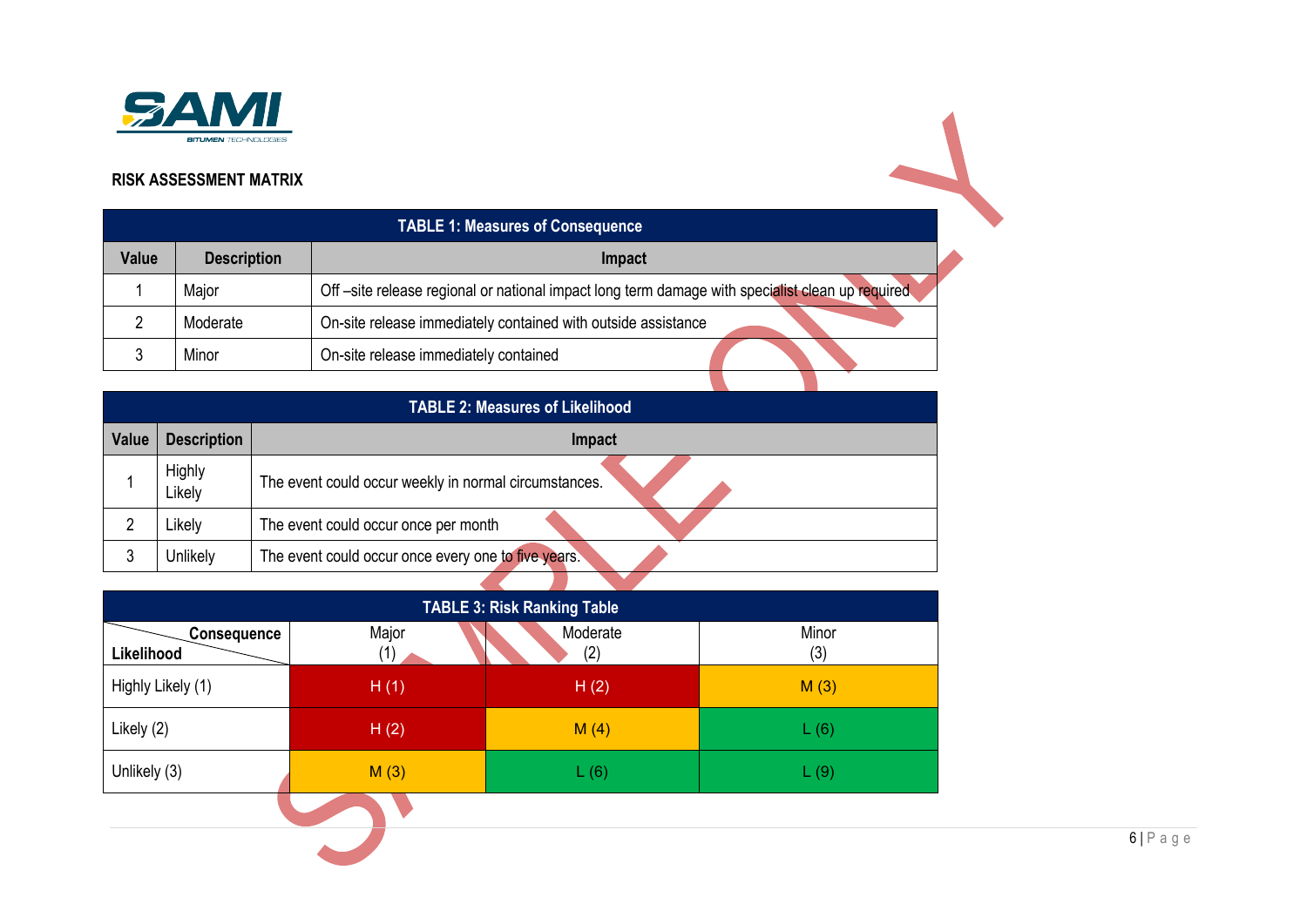

### **RISK ASSESSMENT on POTENTIAL IMPACTS**

<span id="page-6-0"></span>i.

|                                                                                            | Review Date 4th January 2022 - Reviewed by I Leask WHSEQR Manager NSW / VIC |             |                                                     |                                                                                                                                                                                                                                                                                                                                                                                                                                                                                                                                                                                                                                                                                                     |                              |                    |  |  |  |
|--------------------------------------------------------------------------------------------|-----------------------------------------------------------------------------|-------------|-----------------------------------------------------|-----------------------------------------------------------------------------------------------------------------------------------------------------------------------------------------------------------------------------------------------------------------------------------------------------------------------------------------------------------------------------------------------------------------------------------------------------------------------------------------------------------------------------------------------------------------------------------------------------------------------------------------------------------------------------------------------------|------------------------------|--------------------|--|--|--|
| Name of<br>product /<br>chemical                                                           | <b>Description of Hazard /</b><br>Incident leading to<br>hazard             | <b>Risk</b> | <b>Impact</b><br>on<br>neigh-<br>bours <sup>3</sup> | Description of Consequence and Likelihood from an<br>environmental release perspective only                                                                                                                                                                                                                                                                                                                                                                                                                                                                                                                                                                                                         | <b>Responsible</b><br>person | <b>Action date</b> |  |  |  |
| <b>Diesel</b><br><b>Cutback</b><br><b>Bitumen</b><br>Kerosene<br>Oils<br><b>Lubricants</b> | Incident #1<br>Major failure of above<br>ground storage tanks.              | <b>LOW</b>  | <b>NO</b>                                           | Consequence: (Minor): Failure resulting in loss of all or substantial<br>volume of tanks would be captured entirely by existing primary bund<br>system with no release to soil or water. Contents of the tank would<br>be contained within the site bunded area. Any excess would be<br>directed to the on-site retention area and/or settling pit where it<br>could be collected/pumped out for recycling/disposal.<br>Likelihood: (Unlikely): Due to tank protection (physical Barriers) &<br>location within bund, damage to tanks is unlikely to occur from<br>external equipment. In addition tanks are maintained in good<br>structural integrity with low risk of failure through corrosion. | As per PIRMP<br>action plan  | When required      |  |  |  |
|                                                                                            | Incident #2<br>Fire involving storage<br>tanks                              | <b>MED</b>  | <b>YES</b>                                          | Consequence: (Serious): Fire consuming one or more of the liquid<br>chemical storage tanks. Potential atmospheric contamination with<br>noxious or toxic fumes likely.<br>Likelihood: (Unlikely): All tanks and distribution pipe work is<br>electrically isolated and earthed from static build-up. Pumps are<br>earthed and there are no other potential ignition sources within the<br>tank areas. Flexible hoses, heating, and pumping equipment are<br>earthed and are maintained. Fire fighting equipment is readily<br>available and suitable.                                                                                                                                               | As per PIRMP<br>action plan  | When required      |  |  |  |

<sup>3</sup> If the incident may impact on neighbours, then it will need to trigger the early warnings assessment and actions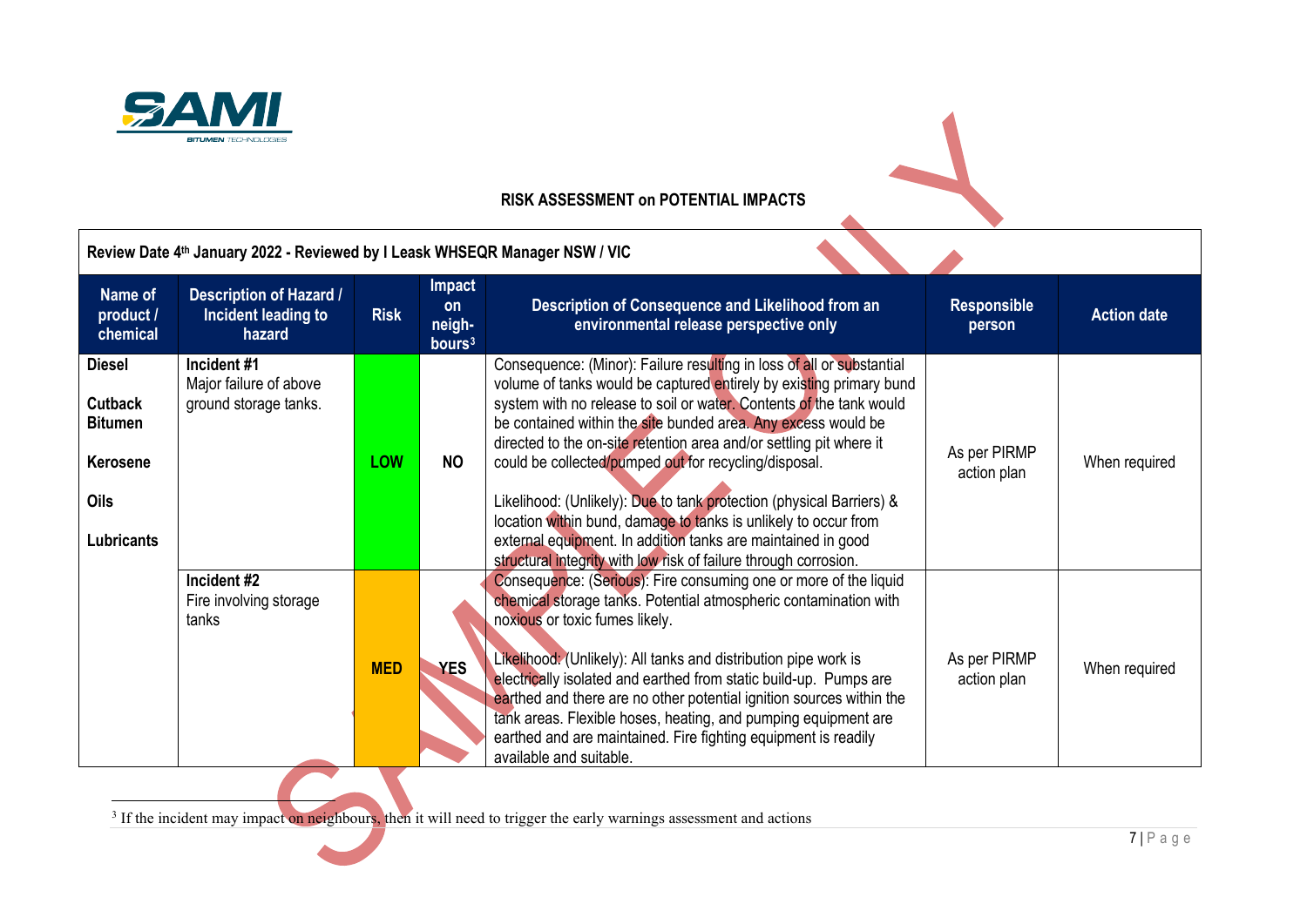

### **PIRMP RESPONSE ACTIONS**

### **ACTIONS FOR MINOR PRODUCT SPILLS**

| Applicable to               | Actions applicable for control of minor product spill outside designated storage areas                                                            |
|-----------------------------|---------------------------------------------------------------------------------------------------------------------------------------------------|
|                             | <b>Actions Required:</b>                                                                                                                          |
| Incident $#13$              | Contact (WHSEQR Manager NSW) or (Group SCA Manager) and provide details of incident including:                                                    |
| Incident #14                | Situation (eg. Land, air, water contamination/discharge)<br>$\circ$                                                                               |
| Incident #15                | Product<br>$\circ$                                                                                                                                |
|                             | Quantity<br>$\circ$                                                                                                                               |
|                             | Extent<br>$\Omega$                                                                                                                                |
|                             | Possible clean-up cost consequences (possibility of contaminant leaving site)<br>$\circ$                                                          |
|                             | WHSEQR Manager NSW or Group SCA Manager to contact all relevant people/department (refer to Immediate Reporting Contact Sheet) if<br>required     |
|                             | Ensure spilt material is prevented from spreading further by applying:                                                                            |
|                             | Applying suppressing material to contain/absorb spill<br>$\circ$                                                                                  |
|                             | Placing bunds and/or material to contain spill<br>$\circ$                                                                                         |
|                             | Blocking drains and vents to prevent escape of product                                                                                            |
|                             | Collecting spilt product<br>$\circ$                                                                                                               |
|                             | Ensure site bund integrity is sound throughout the entire period of incident (i.e. periodic inspections)                                          |
|                             | Area to be restricted to allow cleanup to proceed without disturbance                                                                             |
|                             | Ensure spill kit is restocked on completion                                                                                                       |
|                             | Implement actions to prevent re-occurrence                                                                                                        |
| Alarm raising               | Any personnel involved or witnessing incident to report to immediate supervisor and PIRMP actions to be implemented.                              |
| <b>Emergency Controller</b> | WHSEQR Manager NSW (reporting to Group SCA Manager)<br>$\bullet$                                                                                  |
|                             | Call service provider (Group SCA Manager)                                                                                                         |
|                             | Spill Kit manager (Site Supervisors)                                                                                                              |
|                             | Periodic inspections and update reporting of site and bund (Group SCA Manager) As per Annual HSE Monitoring Plan                                  |
| <b>Scale of incident</b>    | Incident would be restricted to Plant and chemical storage area with minimal external impact, however, potential for bund overflow or failure may |
|                             | result in soil and surface water contamination. The risk of contaminated liquid materials or water leaving the site is low                        |
| <b>Evacuate</b>             | No.                                                                                                                                               |
| Communications              | Internal:                                                                                                                                         |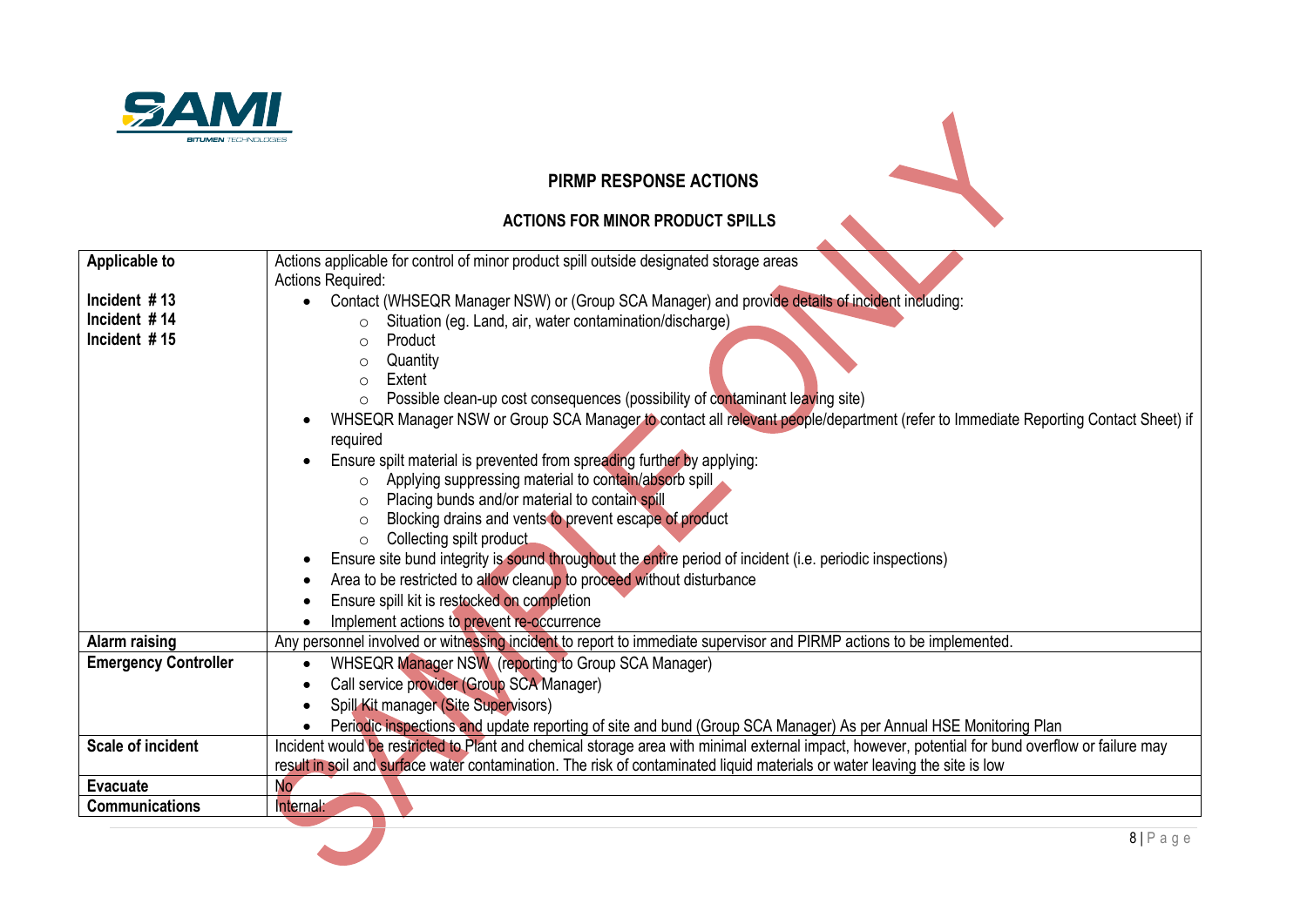

| <b>BITUMEN TECHNOLOGIES</b>             |                                                                                                                                                                                            |
|-----------------------------------------|--------------------------------------------------------------------------------------------------------------------------------------------------------------------------------------------|
|                                         | <b>Plant Manager</b><br>Group SCA Manager<br>External mandatory:<br>Immediate Reporting Contact Sheet to be used<br>Group SCA Manager or Delegate to report<br>External non-mandatory: N/A |
| Rescuer / respondent +<br>safety checks | As per Site Emergency Plan or Fire Department as part of Immediate Reporting                                                                                                               |
| <b>Rescue + First Aid</b>               | As per Site Emergency Plan or Fire Department as part of Immediate Reporting                                                                                                               |
| Clean up and                            | As required, refer Waste Disposal Procedure (MSP22W-Waste management)                                                                                                                      |
| Waste disposal                          |                                                                                                                                                                                            |
| Reporting and re-                       | See site ERP                                                                                                                                                                               |
| preparedness                            |                                                                                                                                                                                            |

 $\blacktriangle$ 

### **ACTIONS FOR FIRE IN LPG GAS STORAGE TANK**

| Incident $#7$               | Accidental discharge from settling pond                                                                                         |
|-----------------------------|---------------------------------------------------------------------------------------------------------------------------------|
|                             | <b>Actions Required:</b>                                                                                                        |
|                             | Contact (WHSEQR Manager NSW) or (SCA Manager CAG) and provide details of incident including:                                    |
|                             | Situation which led to the discharge<br>$\circ$                                                                                 |
|                             | WHSEQR Manager NSW or SCA Manager CAG to contact all relevant people/department (refer to Immediate Reporting Contact Sheet) if |
|                             | required                                                                                                                        |
|                             | Contact emergency services - Fire and Rescue                                                                                    |
|                             | Evacuate Office and HR Hut to Workshop                                                                                          |
|                             | Ensure area is isolated from Tankers / Vehicles                                                                                 |
|                             | Maintain continuous water flow to tank surface to keep tank cool until tank has vented                                          |
|                             | Area to be restricted to Incident Response Personnel                                                                            |
|                             |                                                                                                                                 |
| Alarm raising               | Any personnel involved or witnessing incident to report to immediate supervisor and PIRMP actions to be implemented.            |
| <b>Emergency Controller</b> | <b>WHSEQTR Coordinator NSW (reporting to Group SCA Manager)</b>                                                                 |
|                             | Call service provider                                                                                                           |
|                             | Spill Kit manager (Site Supervisors)                                                                                            |
|                             |                                                                                                                                 |